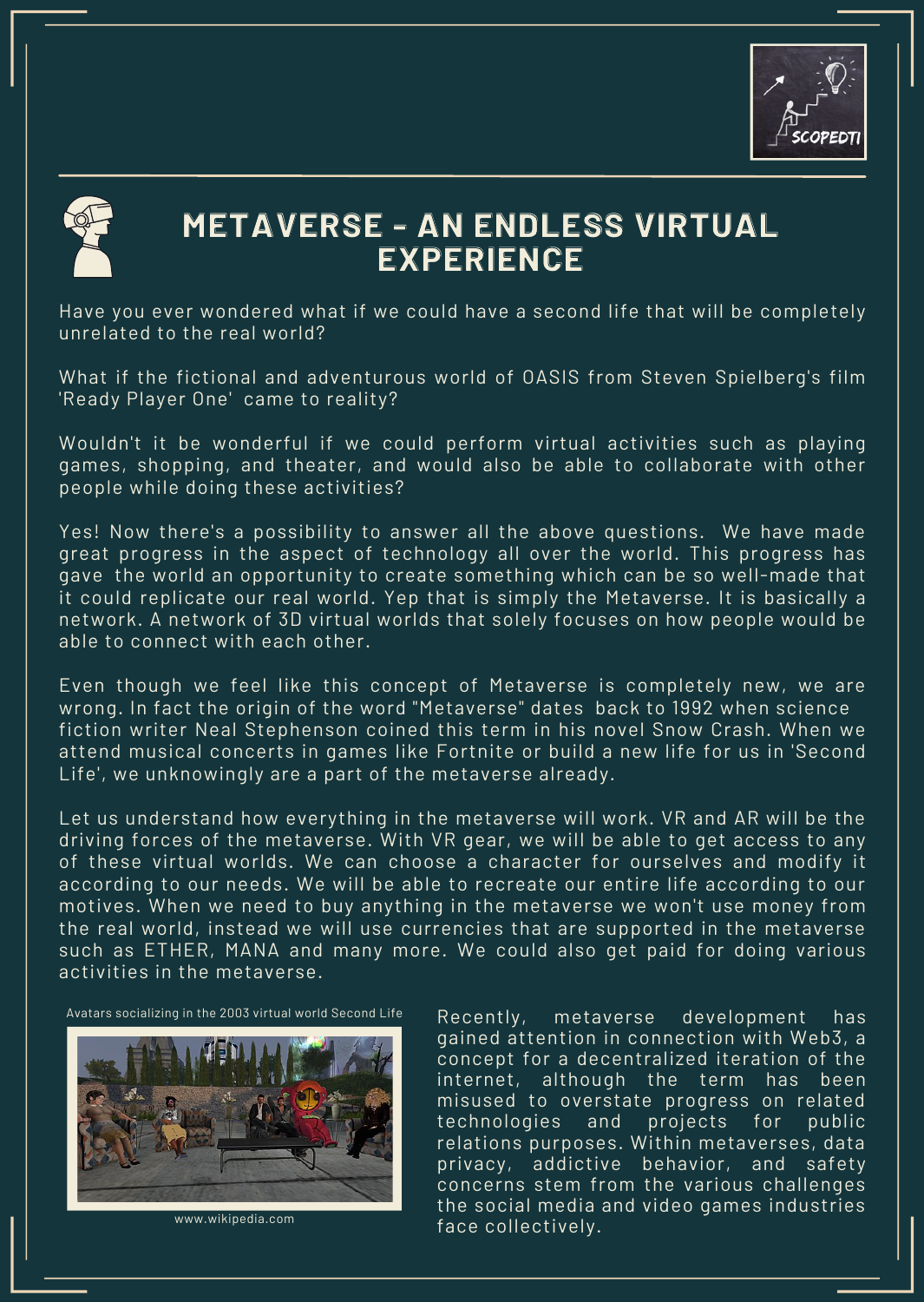# **LET US UNDERSTAND THE IMMENSE FEATURES OF THE METAVERSE**

# $\infty$  A World Without Boundaries

The metaverse will be a collection of 3D virtual worlds and hence there will be no physical barriers that we experience in the real world. Large number of people would be able to collaborate at the same time in various activities that would be difficult to conduct in the real world.

#### $(24H)$ Captivating and Endless Experience

We wont be able to stop the metaverse like we just end a game on our PlayStation or Xbox. The experience will be persistent. People would be able to join the metaverse at their own wish whenever they want. This consistency and collaboration would be carried on towards evolving the metaverse.



# Digitalized Economy

The economies won't be similar to the real world at all. These economies will be decentralized and completely based on technologies such as Blockchain and cryptocurrency where users would be able to buy or sell assets that they have in the metaverse.

#### $(i \circ i)$

# **Th** User Generated Content and Immersiveness

The metaverse won't just be available to a single corporation or company for control. It will be heavily dependent on the activities that the general public do and the content that they put forth in this virtual world. The users would be able to immerse into this world with the help of excellent technologies such as Augmented Reality, Virtual Reality and Mixed Reality.

# A Socially Interactive World

Without the users there won't be a metaverse. Each and every individual who participates in this experience would be able to contribute to the progress of the metaverse. This experience would include virtual creations to personal stories and interactions with AI-driven avatars.

# **TECHNOLOGIES USED TO CREATE THIS MARVEL**

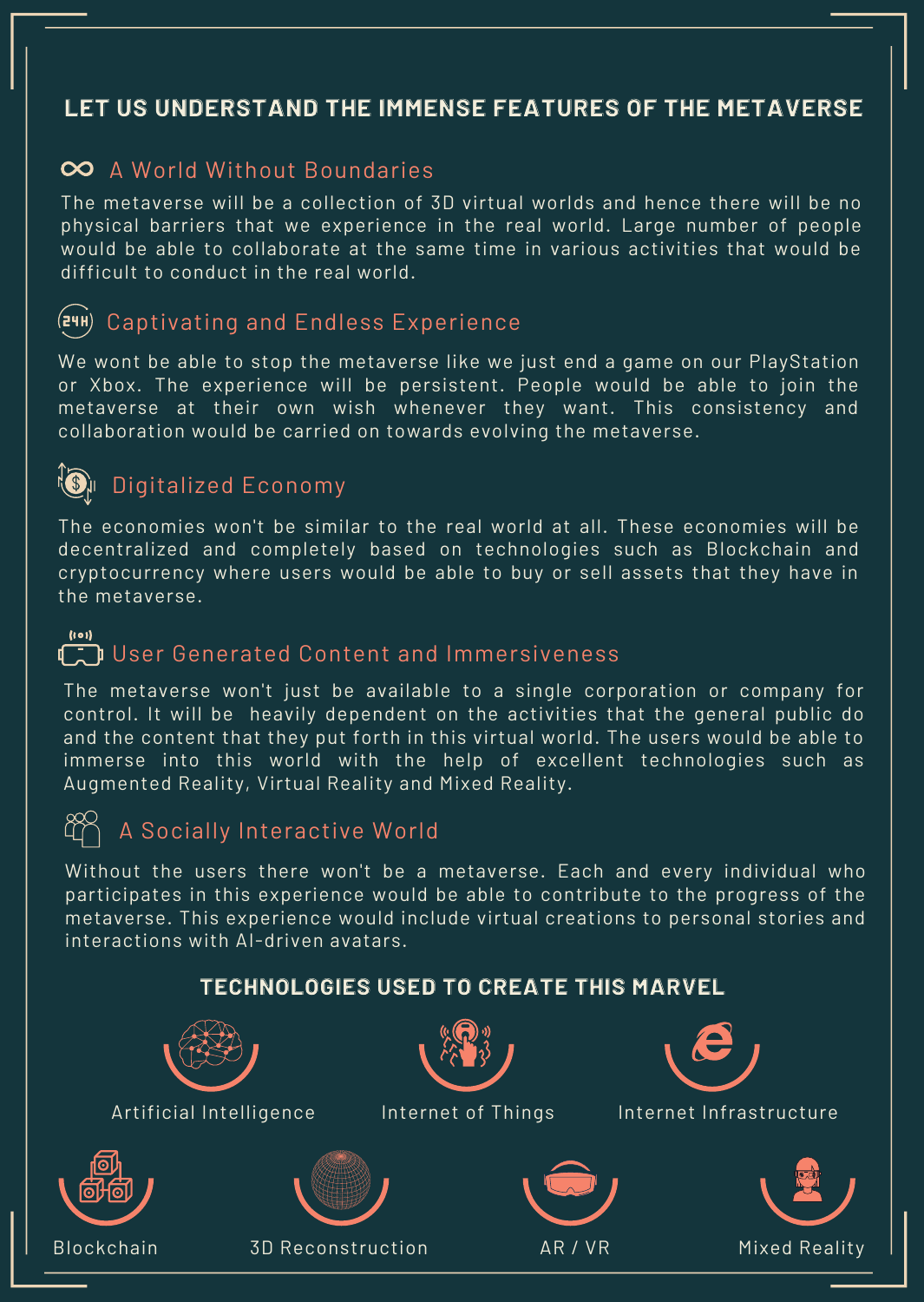# **APPLICATIONS OF THE METAVERSE IN VARIOUS DOMAINS**

#### **METAVERSE IN EDUCATION**



www.fastcompany.com

As there is progress in technology, teaching and learning methods become more easy. Metaverse will have a great impact on education. Let us understand the uses.

Augmented Reality / Virtual Reality in Education: AR is an integral part of Metaverse. With AR, VR is one of the cornerstone of metaverse. Using AR/ VR technologies, learning can be made more interactive and exciting.

We can create virtual simulations of concepts instead of practical demonstrations. For example, teachers could show their students how a particular algorithm works using real world examples and visuals. One more example could be that a risk management training session on fire control can be costly and hence, a VR simulation of these activities can be cost-effective.

Mirror World and Education: Mirror World can reduce limitations related to space and also the physical restrictions that students and teachers face in education. Virtual classes and tools can help in conducting real-time classes but these classes can also have their own disadvantages.

#### **METAVERSE IN FINTECH**

Engaging into financial activities with the users will be a start for the fintech industry to embrace the metaverse. Many fintech companies have started working with metaverse. For example Korea's Kookmin Bank created a virtual town where they have a business center, telecommunications center and a recreation area.

In reality, the most essential indicator of making the metaverse as indispensable as real life will be financial data management and techniques of managing financial transactions supplied by fintech solutions similar to real life. In a virtual world where you can buy and sell houses, products, clothing, land, and avatars just like in the real world, implies a massive economic ecosystem.

#### **METAVERSE IN HEALTHCARE**



www.taliun.com

Metaverse will have a positive effect onto the domain of medical training. VR can be used by doctors and experts to train their interns and staffs. Learners would be able to have detailed visualizations of the entire human body and get interactive tutorials for surgeries. Gamification can be a great asset to help people use wellness and fitness apps in a more interactive manner.